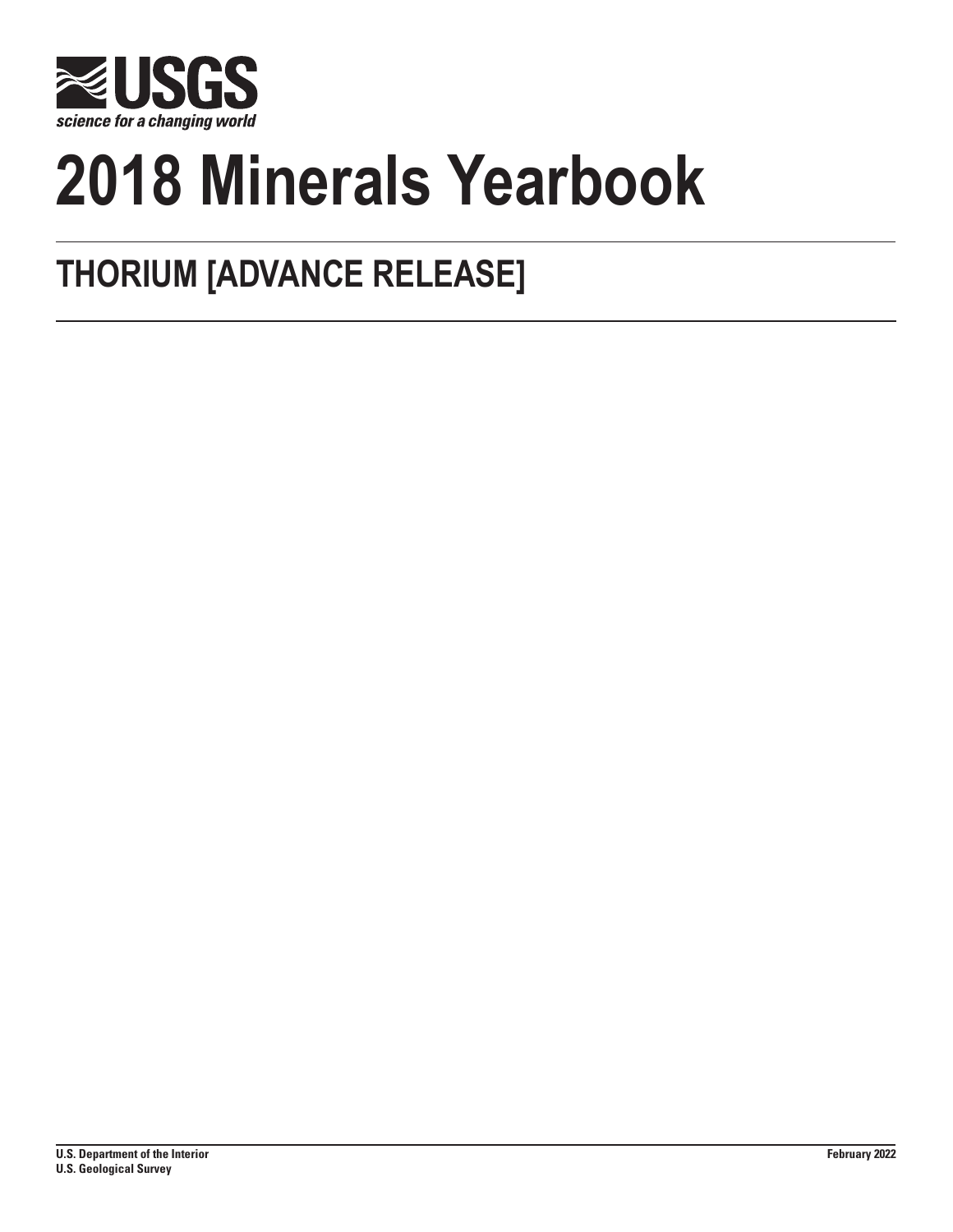### **Thorium**

#### By Madan M. Singh

#### **Domestic survey data and tables were prepared by Annie Hwang, statistical assistant.**

Based on exports, about 500 metric tons (t) of monazite concentrates were produced in 2018 as a byproduct of heavymineral concentrates produced in the United States. Monazite is a source of rare earths and thorium (a naturally occurring radioactive element). Thorium alloys, compounds, and metal used by the domestic industry were derived from imports or stocks. Significant fluctuations in apparent consumption are caused by intermittent use, especially for applications that do not require annual replenishment of thorium supply.

In 2018, the United States imported about 1 t of thorium ore and concentrate from Canada and exported 521 t predominantly to China. Imports for consumption of thorium compounds increased by 6% compared with those in 2017. The United States imported 9 t of thorium compounds mainly from India (77%) and exported nearly 20.8 t; the value of thorium compounds imports was \$567,000 (table 2). In 2016, 2017, and 2018, exports of compounds were unusually high relative to historical exports and may include misclassified materials (table 1).

Global mine production of thorium-bearing monazite concentrate was 26,800 t (table 3). In 2018, monazite-producing countries included Brazil, India, Madagascar, Malaysia, Nigeria, Thailand, the United States, and Vietnam. Other countries, such as China, produced monazite and thorium compounds, but data were inadequate to make reliable production estimates.

Thorium occurs widely but is concentrated in only a few geologic deposit types. Three principal sources of thorium are of commercial interest—monazite in heavy-mineral-sand placer deposits and in vein deposits, thorite ores in vein deposits, and thorium recovered as a byproduct of uranium mining. Thorium and its compounds were produced primarily from the mineral monazite, which was recovered as a byproduct of processing placer sands for zircon and titanium minerals (ilmenite and rutile), or from the tin mineral cassiterite. Monazite was recovered primarily for its rare-earth-element (REE) content, and only a small fraction of the byproduct thorium produced was consumed.

Issues associated with thorium's natural radioactivity were a significant deterrent to its commercial use. Excess thorium that was not designated for commercial use was either disposed of as low-level radioactive waste or stored. In the United States, typically only minor amounts of thorium are used annually. Although research into thorium-fueled nuclear reactors continued, no industrial-scale nuclear reactors used thorium in 2018. Principal uses include ceramics, catalysts, lighting, radiotherapy, and welding electrodes.

#### **Production**

The U.S. Geological Survey developed domestic mine production data for thorium-bearing minerals from a voluntary canvass of U.S. mining operations and information gathered from publicly available reports. In 2018, 500 t of monazite was recovered as a byproduct of processing heavy-mineral sands and exported as a salable product.

Monazite concentrates, which are produced from beach sands in Brazil, India, Malaysia, the Republic of Korea, and the United States, contain 3 weight percent (wt.%) to 14 wt.% thorium oxide  $(ThO<sub>2</sub>)$  and 41 wt.% to 65 wt.% rare-earth oxides (REOs). However, monazites from some granitic rocks could contain up to 27 wt.% ThO<sub>2</sub> (René, 2017, p. 204). Beach sands containing monazite are also produced in Indonesia, Madagascar, Thailand, and Vietnam.

#### **Consumption**

Insufficient data were collected from thorium processors to determine the consumption of thorium during 2018. Thorium alloys and compounds used by the domestic industry were derived from imports or stockpiled inventory.

Thorium consumption worldwide was small compared with that of most other mineral commodities. Thorium is used in a variety of catalysts, ceramics, optics, nuclear medicine, and metal applications. In catalytic applications,  $ThO_2$  is used in petroleum fluid catalytic cracking (converting crude oil into lighter fractions) and in the production of nitric and sulfuric acids. One of the major uses of thorium is in the form of thoriated tungsten metal. Thorium lowers the energy necessary for electrons to escape from a tungsten surface and enhances the thermionic emission. In welding and plasma cutting, thoriated tungsten electrodes improve ignition and arc stability. Thoriated tungsten filaments are used in high-intensity discharge lamps, vacuum tubes for radio transmitters and audio amplifiers, and cathode heaters. As a fluoride, thorium is used within antireflection materials in optical coatings. One of the oldest uses of thorium is in the manufacture of incandescent gas mantles. Gas mantles containing  $ThO_2$  provide an intense white light but were not produced domestically owing to the availability of suitable substitutes. In the past, thorium has been used as an alloying agent in magnesium and nickel alloys for heat-resistant applications. Because of concerns about its naturally occurring radioactivity, thorium has been replaced by nonradioactive materials in many uses.

Interest in thorium as a nuclear fuel continues in part owing to its higher abundance relative to uranium. Basic research on thorium fuel cycles has been undertaken in Australia, Brazil, Canada, China, France, Germany, India, Italy, Japan, Norway, Romania, Russia, the United States, and some other countries. However, there are several challenges when working with thorium fuel cycles. Irradiated  $ThO_2$  and spent  $ThO_2$ -based fuels are difficult to dissolve in nitric acid  $(HNO<sub>3</sub>)$  because of the inertness of  $ThO<sub>2</sub>$ . The high gamma radiation associated with the short-lived daughter products of 232U, which is always associated with <sup>233</sup>U, requires remote reprocessing and refabricating of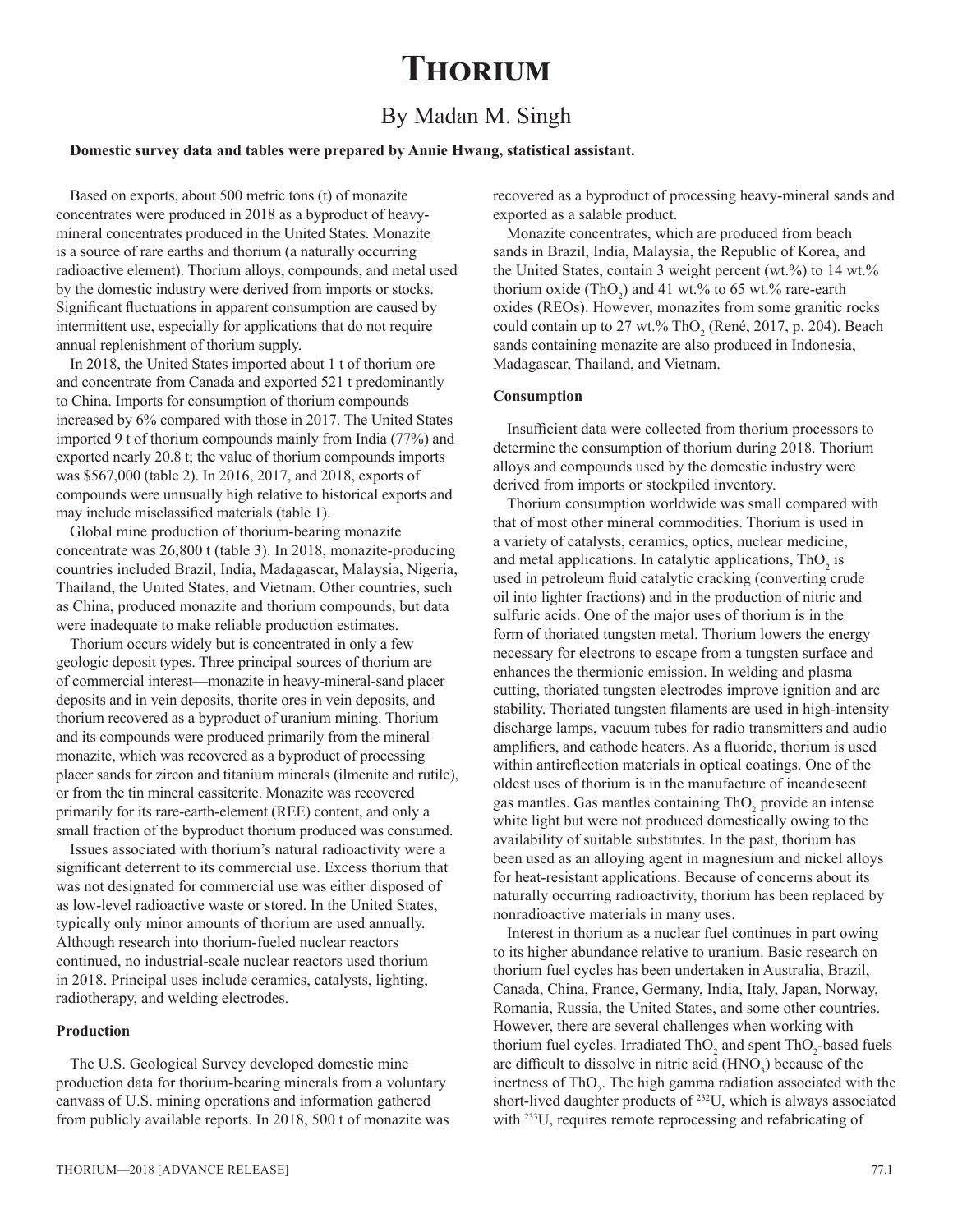fuel. The protactinium formed in the thorium fuel cycle also introduces complications which need a solution. As of yearend 2018, experimental nuclear reactors based on a thorium fuel cycle were operated only in India (René, 2017, p. 210). In India, an advanced heavy water 300-megawatt electrical (MWe) reactor has been developed to use thorium fuel. The reactor operates with Th-MOX (thorium-plutonium or thorium 233U fuel in mixed mode) as seed but is capable of eventually selfsustaining 233U production. About 39% to 75% of the power in this reactor comes from thorium depending on the fuel mixture used (World Nuclear Association, 2017, p. 5).

Thorium-based nuclear research and development programs have been underway in the United States. The U.S. Department of Energy is supporting the development of innovative nuclear energy technologies, including the use of thorium fuels, through its Office of Advanced Reactor Technologies (U.S. Department of Energy, undated). Companies known to be involved in these efforts included Alpha Tech Research Corp. (Salt Lake City, UT), Flibe Energy Inc. (Huntsville, AL), Lightbridge Corp. (Reston, VA), Southern Co. (Atlanta, GA), TerraPower, LLC (Bellevue, WA), ThorCon USA Inc. (Stevenson, WA), Transatomic Power Corp. (Cambridge, MA), and X-energy, LLC (Greenbelt, MD).

#### **Prices**

Published prices for  $ThO_2$  and thorium nitrate were not available. In 2018, the unit value of thorium nitrate exports from India was \$64 per kilogram, a 10% increase compared with the unit value in 2017 (Zen Innovations, 2019). In the United States, the average unit value of imported thorium compounds was \$63 per kilogram, a 27% decrease compared with \$86 per kilogram in 2017. The average unit value of exported thorium compounds increased to \$55 per kilogram from \$15 per kilogram in 2017. For imports and exports, the data are often composed of a mix of high-volume, low-unit-value shipments and low-volume, high-unit-value shipments. For example, the monthly unit value for imports by country in 2018 ranged from about \$29 per kilogram (shipped from France to New York in August and Chicago in December) to \$3,411 per kilogram (shipped from Germany to New Orleans).

#### **Foreign Trade**

Owing to limited consumption, thorium mineral concentrates and compounds are imported and exported sporadically. In 2014 and 2015, no thorium ores and concentrates were imported into the United States. In 2016, imports of thorium ores and concentrates rose to 16 t, fell to zero in 2017, and then were about 1 t in 2018, all from Canada. India continued to be the leading supplier of thorium compound imports in 2018. United States imports of thorium compounds were primarily in the form of thorium compounds from India and France (table 2). Imports of thorium compounds in 2018 totaled 9 t valued at \$567,000, an increase in quantity from 8.5 t valued at \$731,000 in 2017 (table 2). The United States did not report exports of thorium ores and concentrates from 2010 through 2017. In 2018, exports of thorium ores and concentrates were 521 t. Exports of thorium compounds from the United States

were 20.8 t, a 77% decrease from 88.6 t in 2017. The principal destinations were Brazil (47%) and Uruguay (34%) (table 2).

#### **World Review**

Thorium consumption worldwide was limited by concerns about its naturally occurring radioactivity. In 2018, exploration and development of several rare-earth projects associated with thorium were underway, but progress on most projects slowed because of declining prices.

*Brazil.*—In 2018, Brazil exported 1,990 t of thorium-bearing monazite concentrates to China to produce rare-earth materials, a 31% decrease compared with that in 2017 (Zen Innovations, 2019). An estimated 2,000 t of monazite was produced in 2018. According to the Departamento Nacional de Produção Mineral (2019; now called Agência Nacional de Mineração), Brazil's prior shipments were derived from Indústrias Nucleares do Brasil S.A.'s (INB) inventories in Sao Francisco do Itabapoana.

*Canada.*—Medallion Resources Ltd. continued to pursue plans to develop a processing facility to produce mixed rareearth compounds from monazite. Medallion's proposed facility would purchase monazite byproduct from heavy-mineral-sand operations and produce rare-earth compounds. The company engaged an Australian company, Simulus Engineers, to develop a chemical process to extract rare-earth concentrates from byproduct monazite sand (Medallion Resources Ltd., 2019).

Commerce Resources Corp. continued work on prefeasibility studies on its Ashram REE project located in Nunavik, Quebec, and planned for fluorspar recovery. A preliminary economic assessment indicated positive cash flow with a 4,000-metricton-per-day open pit operation and a 25-year mine life. The host mineralogy (monazite, bastnaesite, and xenotime) was amenable to recovery with processing using conventional and proven techniques, but there were no plans to recover thorium from the deposit (Gagnon and others, 2015).

*China.*—China was thought to have produced substantial but unknown quantities of thorium byproducts during the processing of domestic and imported mineral concentrates to produce rare-earth compounds. In 2018, China's imports of thorium ores and concentrates were 13,600 t (gross weight), a 127% increase compared with those in 2017. The leading import sources were Madagascar (8,000 t), Brazil (1,990 t), Thailand (1,920 t), Vietnam (1,540 t), the United States (500 t), Malaysia (91 t), Nigeria (50 t), and Indonesia (42 t). Thorium also may be present in imports of mixed heavy-mineral concentrates not explicitly classified as thorium bearing (Zen Innovations, 2018).

*Greenland.*—Greenland Minerals Ltd. (GML) continued to advance its Kvanefjeld project for production of fluorspar, rare earths, uranium, zinc concentrates, and refined compounds. Unspecified quantities of thorium byproduct contained in the concentrates were expected to be removed during the processing of the mineral concentrates. In 2016, Shenghe Resources Holding Ltd., a China-based company engaged in the mining and processing of rare earths, acquired a minor interest in GML, but by 2018 it was a major shareholder. Changes were made to the project to make it more economical. In August 2018, GML and Shenghe entered a nonbinding memorandum of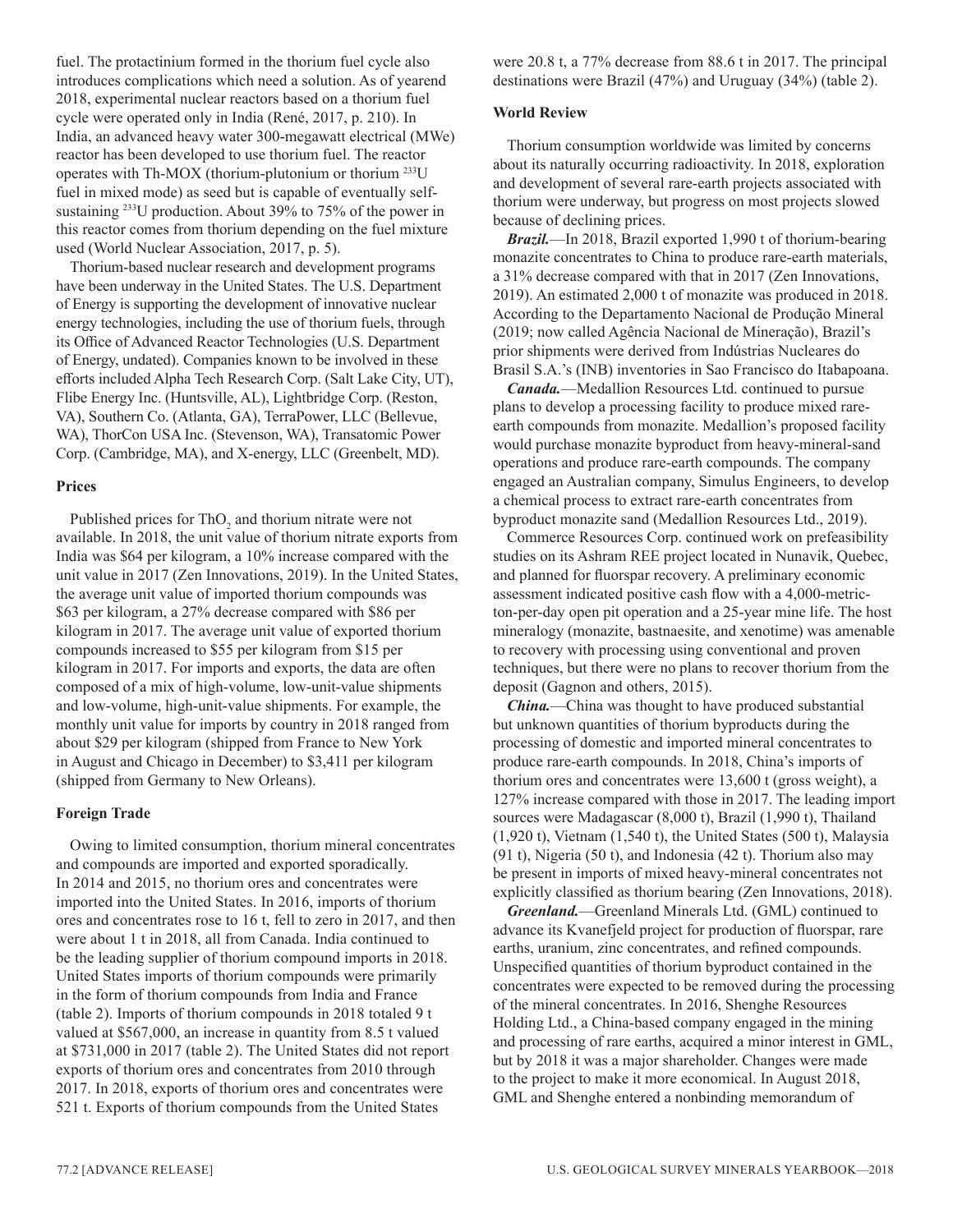understanding regarding commercialization of the Kvanefjeld project (Greenland Minerals Ltd., 2019). Shenghe formed a joint-venture (JV) company with subsidiaries of China National Nuclear Corporation, called the China Nuclear Hua Sheng Mining Ltd., for the trading of rare-earth minerals. This JV would support the development of the Kvanefjeld project (World Nuclear News, 2019).

*India.*—India's producers of monazite concentrate included Indian Rare Earths Ltd. (IREL) and Kerala Metals & Minerals Ltd. (KMML). Government regulations govern the mining, processing, and storage of radioactive minerals in India, and a stockpile of monazite-rich tailings from heavy-mineral-sand operations has been produced. The tailings were reported by India's Atomic Energy Regulatory Board to fall into two categories—(1) large quantities containing less than 5% monazite mixed with silica sand, and (2) smaller amounts of greater than 5% monazite stored in trenches and topped with silica sand (for safety reasons). The stockpiled tailings were not quantified (Bhattacharya, 2015, p. 8, 10, 41). The installed capacity of the monazite (96% pure) separation plant at Manavalakurichi (IREL) is 6,000 metric tons per year (t/yr), and the capacity at Chavara (KMML) is 240 t/yr (Indian Bureau of Mines, 2019, p. 24–3).

IREL's plant at Udyogmandal, Aluva, in Ernakulam district, Kerala State, was capable of processing 10,000 t/yr of monazite into various rare-earth compounds and thorium hydroxide. Uranium present in the monazite is recovered as ammonium diuranate, which supplements the local uranium supply. In Odisha State, IREL's production capacity included 2,000 t/yr of thorium oxalate and 150 t/yr of thorium nitrate (Singh, 2018). A small part of the purified thorium nitrate was converted to nuclear-grade thorium oxide powder for supply to the Bhabha Atomic Research Centre and Nuclear Fuel Complex for developing thorium-based fuel for nuclear reactors. IREL has a monazite-processing plant in Odisha State producing 11,000 t/yr of rare-earth chloride and other compounds (Indian Bureau of Mines, 2019, p. 24–3). According to India's Department of Atomic Energy (DAE), IREL's production of thorium oxalate and thorium nitrate was 248 t and 82 t, respectively, for the fiscal year April 1, 2016, to March 31, 2017.

DAE's estimate of monazite resources for 128 deposits totaled 12.5 million metric tons (Mt) containing about 1.1 Mt of ThO<sub>2</sub>. The leading States for these resources were Andhra Pradesh (3.7 Mt), Odisha (3.1 Mt), Tamil Nadu (2.5 Mt), Kerala (1.8 Mt), and West Bengal (1.2 Mt) (Indian Bureau of Mines, 2019, p. 24–2).

*Malaysia.*—Reserves of thorium were estimated to be about 185 t (Al-Areqi and others, 2015, p. 1), and production in 2018 was about 91 t. Lynas Corp. Ltd. mined monazite and performed initial concentration for REEs at its Mt. Weld plant in Australia. These materials were then shipped to the Lynas Advanced Materials Plant in Gebeng, Malaysia. The company has experienced opposition from local environmental groups, claiming unsafe disposal of the waste from the plant (Al-Areqi and others, 2015). Lynas was the only reliable supplier of REEs outside China, and there was concern that closing the Lynas operation in Malaysia might make Chinese production more dominant.

*South Africa.*—Steenkampskraal Thorium Ltd. (STL) continued work to support the recommissioning of the idled Steenkampskraal (SKK) Mine in the Western Cape Province. The SKK Mine produced monazite concentrates from 1952 to 1963. STL reported significant efforts to restart the SKK Mine and planned to produce mixed rare-earth nitrates and thorium compounds through hydrometallurgical treatment of monazite concentrates (Blench and Slabber, 2016, p. 9–11). Steenkampskraal Thorium (Pty) Ltd. (STL Nuclear) commenced a project to produce energy for a wide range of energy consumers, called the Thorium-100 Nuclear Power Plant (HTMR-100 NPP). This concept offered the potential for modularity and security of fuel supply (thorium is four times more abundant than uranium). The construction of the first plant was planned for 2018 [Steenkampskraal Thorium (Pty) Ltd., 2018].

#### **Outlook**

During the next decade, concerns related to thorium's natural radioactivity are expected to continue to limit its use in nonenergy applications. At the same time, the potential supply of thorium from rare-earths production is projected to increase.

In the long term, consumption of thorium will increase substantially if its use as a nuclear fuel becomes commercialized. Many countries are researching nuclear reactor designs that incorporate thorium-bearing fuels.

#### **References Cited**

- Al-Areqi, W.M., Majid, A.A., Sarmani, S., and Bahri, C.N.A.C.Z., 2015, Thorium―Issues and prospects in Malaysia: Advancing of Nuclear Science and Energy for National Development, AIP Conference Proceedings 1659, article 040005, April 29, 6 p. (Accessed June 3, 2020, at [https://aip.scitation.](https://aip.scitation.org/doi/pdf/10.1063/1.4916865) [org/doi/pdf/10.1063/1.4916865](https://aip.scitation.org/doi/pdf/10.1063/1.4916865).)
- Bhattacharya, R., 2015, Safety in thorium mining and milling: Mumbai, India, Atomic Energy Regulatory Board of India, October 15, 43 p. (Accessed November 14, 2019, at http://www.thoriumenergyworld.com/ uploads/6/9/8/7/69878937/safety\_aspects\_in\_thorium\_mining\_and\_milling\_ by\_shri\_r.\_bhattacharya\_thec15\_slides.pdf.)
- Blench, T., and Slabber, J., 2016, Steenkampskraal ThO<sub>2</sub>rium Limited: Nuclear Africa 2016, Centurion, South Africa, March 16–18, presentation, 27 p. (Accessed November 14, 2019, at [http://www.nuclearafrica.co.za/](http://www.nuclearafrica.co.za/presentations/conference2016/Trevor Blench and Johan Slabber - Nuclear Africa 2016.pdf) [presentations/conference2016/Trevor%20Blench%20and%20Johan%20](http://www.nuclearafrica.co.za/presentations/conference2016/Trevor Blench and Johan Slabber - Nuclear Africa 2016.pdf) [Slabber%20-%20Nuclear%20Africa%202016.pdf.](http://www.nuclearafrica.co.za/presentations/conference2016/Trevor Blench and Johan Slabber - Nuclear Africa 2016.pdf))
- Departamento Nacional de Produção Mineral, 2019, Sumário mineral: Departamento Nacional de Produção Mineral. (Accessed June 26, 2020, at [http://antigo.mme.gov.br/web/guest/secretarias/geologia-mineracao-e](http://antigo.mme.gov.br/web/guest/secretarias/geologia-mineracao-e-transformacao-mineral/entidades-vinculadas/dnpm)[transformacao-mineral/entidades-vinculadas/dnpm](http://antigo.mme.gov.br/web/guest/secretarias/geologia-mineracao-e-transformacao-mineral/entidades-vinculadas/dnpm).)
- Gagnon, G., Rousseau, G., Camus, Y., Gagne, J., 2015, Preliminary economic assessment, Ashram rare earth deposit for Commerce Resources Corp.: Blainville, Quebec, Canada, Geostat, January 7, 202 p. + 3 appendixes. (Accessed September 16, 2021, at https://commerceresources.com/ commerce-resources-corp-files-ni-43-101-preliminary-economic-assessmenttechnical-report-for-ashram-rare-earth-element-deposit/.)
- Greenland Minerals Ltd., 2019, Greenland Minerals and Energy Ltd Kvanefjeld optimised capital cost estimate: Greenland Minerals Ltd. (Accessed November 26, 2019, at [https://www.marketscreener.com/](https://www.marketscreener.com/GREENLAND-MINERALS-AND-EN-10202831/news/Greenland-Minerals-and-Energy-Ltd-Kvanefjeld-Optimised-Capital-Cost-Estimate-28872645/) [GREENLAND-MINERALS-AND-EN-10202831/news/Greenland-Minerals](https://www.marketscreener.com/GREENLAND-MINERALS-AND-EN-10202831/news/Greenland-Minerals-and-Energy-Ltd-Kvanefjeld-Optimised-Capital-Cost-Estimate-28872645/)[and-Energy-Ltd-Kvanefjeld-Optimised-Capital-Cost-Estimate-28872645/.](https://www.marketscreener.com/GREENLAND-MINERALS-AND-EN-10202831/news/Greenland-Minerals-and-Energy-Ltd-Kvanefjeld-Optimised-Capital-Cost-Estimate-28872645/))
- Indian Bureau of Mines, 2019, Rare earths, *in* Part III―Mineral reviews (57th ed.) (final release): Nagpur, India, Indian Minerals Yearbook 2018, v. III, p. 24–1 to 24–7. (Accessed September 16, 2021, at https://ibm.gov.in/ writereaddata/files/02182020103349Rare%20Earths\_2018.pdf.)
- Indústrias Nucleares do Brasil, 2019, INB Buena: Indústrias Nucleares do Brasil. (Accessed November 26, 2019, at [https://www.inb.gov.br/en-us/INB/](https://www.inb.gov.br/en-us/INB/Where-we-are/Buena) [Where-we-are/Buena](https://www.inb.gov.br/en-us/INB/Where-we-are/Buena).)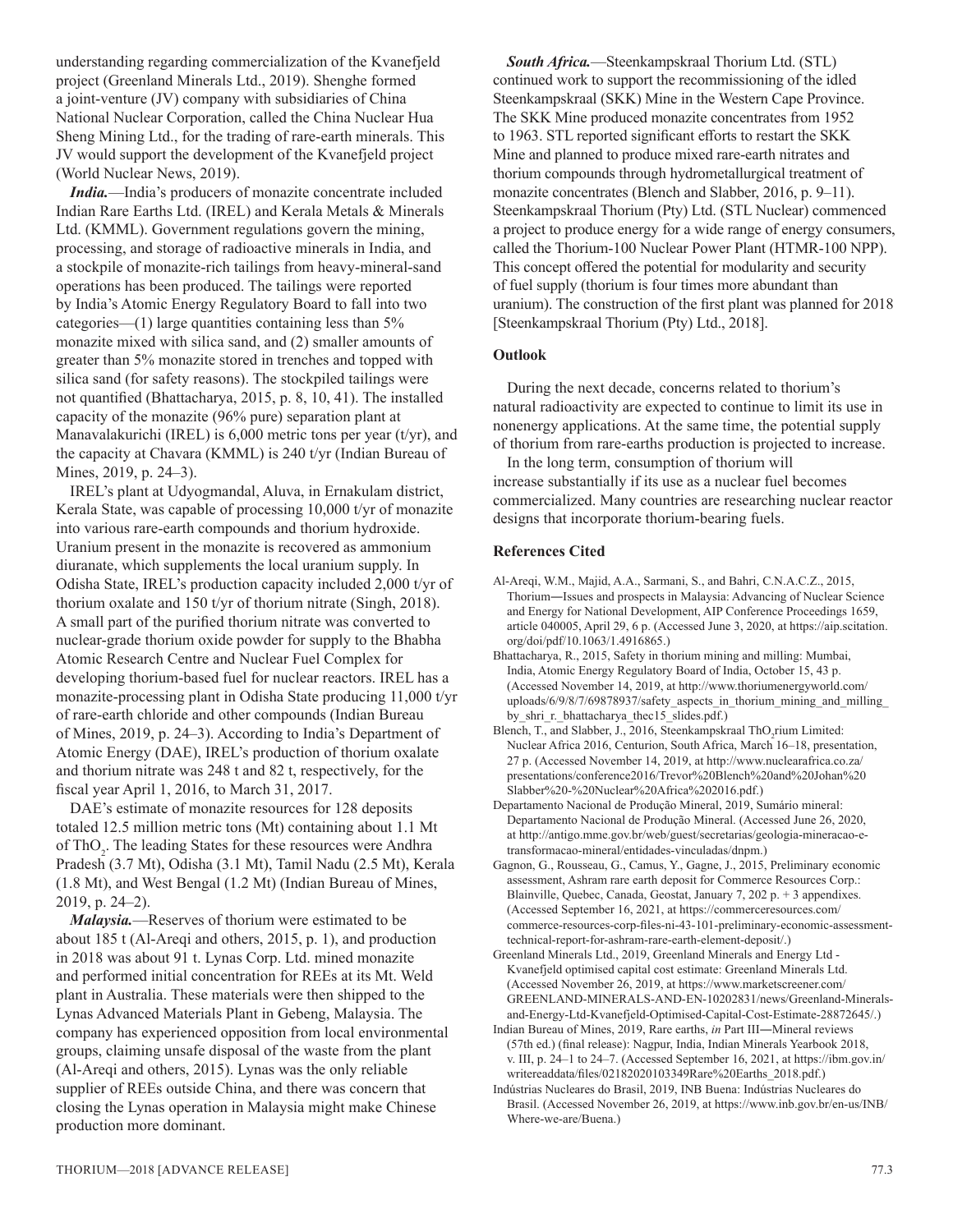- Medallion Resources, Ltd., 2019, Medallion to develop chemical process model: Medallion Resources, Ltd. (Accessed November 26, 2019, at https://medallionresources.com/2019/11/medallion-to-develop-chemicalprocess-model/.)
- René, Miloš, 2017, Nature, sources, resources, and production of thorium, chap. 9, *of* Akitsu, Takashiro, ed., Descriptive inorganic chemistry researches of metal compounds: IntechOpen, August 23, p. 201–212. (Accessed November 26, 2019, at [https://www.intechopen.com/books/descriptive](https://www.intechopen.com/books/descriptive-inorganic-chemistry-researches-of-metal-compounds/nature-sources-resources-and-production-of-thorium)[inorganic-chemistry-researches-of-metal-compounds/nature-sources](https://www.intechopen.com/books/descriptive-inorganic-chemistry-researches-of-metal-compounds/nature-sources-resources-and-production-of-thorium)[resources-and-production-of-thorium](https://www.intechopen.com/books/descriptive-inorganic-chemistry-researches-of-metal-compounds/nature-sources-resources-and-production-of-thorium).)
- Singh, Deependra,  $2018$ , Indian monazite  $-$  A potential source for future thorium energy: Thorium Energy Conference, Brussels, Belgium, YouTube, ThEC2018 playlist 23. (Accessed December 2, 2019, at https://www.youtube. com/watch?v=EBWrT5fVkdk.)
- Steenkampskraal Thorium (Pty) Ltd., 2018, About Steenkampskraal Thorium (Pty) Ltd. (STL Nuclear): Steenkampskraal Thorium (Pty) Ltd. (Accessed November 26, 2019, at <http://www.thorium100.com/about.php>.)
- U.S. Department of Energy, [undated], Advanced reactor technologies: U.S. Department of Energy. (Accessed June 26, 2020, at [https://www.energy.](https://www.energy.gov/ne/nuclear-reactor-technologies/advanced-reactor-technologies) [gov/ne/nuclear-reactor-technologies/advanced-reactor-technologies](https://www.energy.gov/ne/nuclear-reactor-technologies/advanced-reactor-technologies).)
- World Nuclear Association, 2017, Thorium: London, United Kingdom, World Nuclear Association, February. (Accessed June 26, 2018, at http://www.world[-nuclear.org/information-library/current-and-future](http://www.world-nuclear.org/information-library/current-and-future-generation/thorium.aspx)[generation/thorium.aspx.](http://www.world-nuclear.org/information-library/current-and-future-generation/thorium.aspx))
- World Nuclear News, 2019, New Chinese JV for rare earth minerals from Greenland: World Nuclear News, January 23. (Accessed November 15, 2019, at http://www.world-nuclear-news.org/Articles/New-Chinese-JV-for-rareearth-minerals-from.)

Zen Innovations AG, 2018, Global Trade Tracker: Zen Innovations AG. (Accessed June 26, 2020, via https://www.globaltradetracker.com/.)

Zen Innovations AG, 2019, Global Trade Tracker: Zen Innovations AG. (Accessed June 26, 2020, via [https://www.globaltradetracker.com/.](https://www.globaltradetracker.com/))

#### **GENERAL SOURCES OF INFORMATION**

#### **U.S. Geological Survey Publications**

- Historical Statistics for Mineral and Material Commodities in the United States. Data Series 140.
- Nuclear Fuels. Ch. in United States Mineral Resources, Professional Paper 820, 1973.
- Thorium. Ch. in Mineral Commodity Summaries, annual.

#### **Other**

- Thorium Fuel Cycle—Potential Benefits and Challenges. International Atomic Agency, 2005.
- Thorium. Ch. in Mineral Facts and Problems, U.S. Bureau of Mines Bulletin 675, 1985.
- Uranium Industry Annual. U.S. Department of Energy, 2002.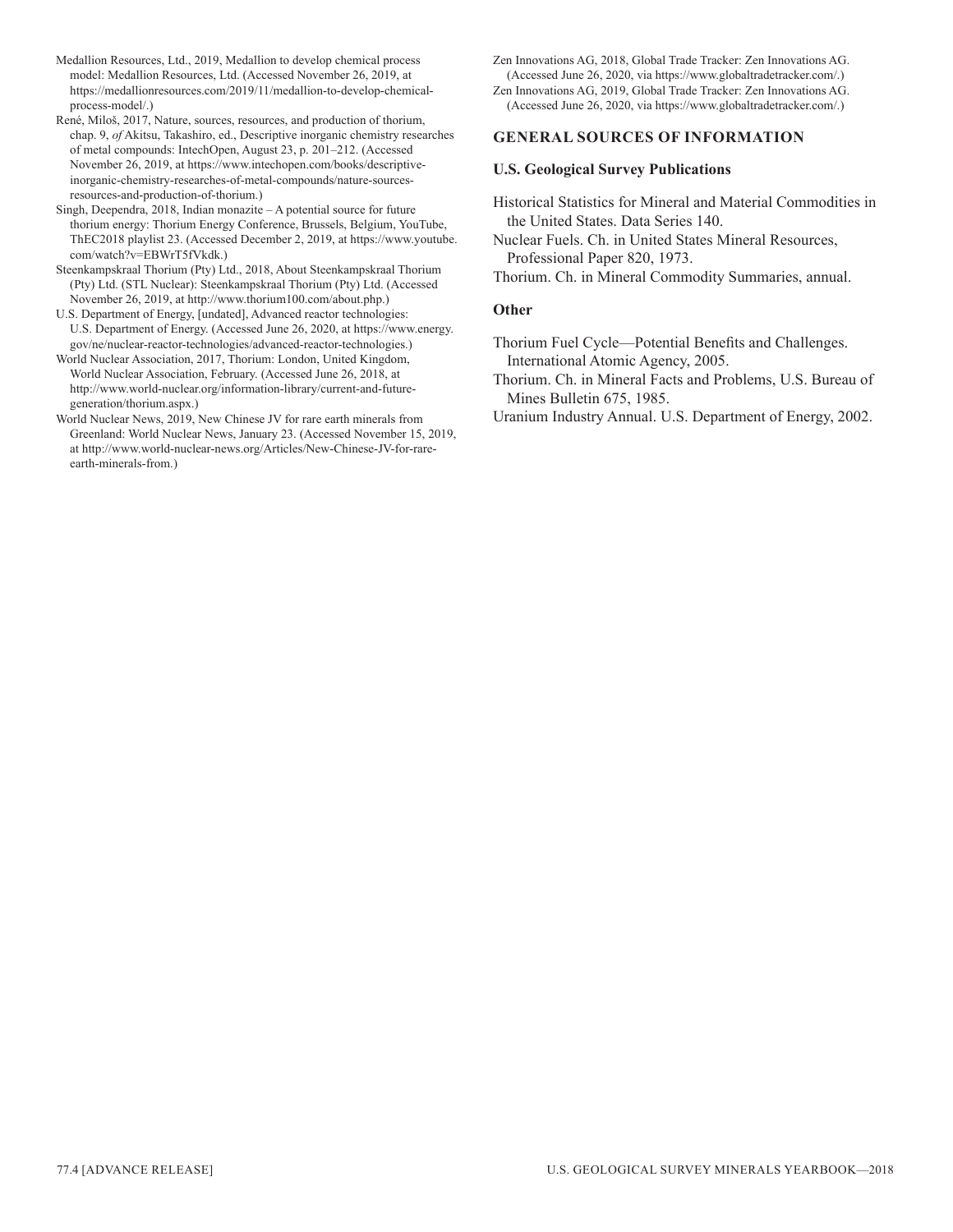| TABLE 1                                      |
|----------------------------------------------|
| SALIENT U.S. THORIUM STATISTICS <sup>1</sup> |

|                                                          |                      | 2014  | 2015 | 2016 | 2017 | 2018 |
|----------------------------------------------------------|----------------------|-------|------|------|------|------|
| Production, gross weight, thorium ores and concentrates, |                      |       |      |      |      |      |
| including monazite                                       | metric tons          |       |      |      |      | 500  |
| Exports, gross weight:                                   |                      |       |      |      |      |      |
| Thorium ores and concentrates, including monazite        | do.                  | --    |      |      |      | 521  |
| Thorium compounds                                        | do.                  | 14.8  | 2.16 | 63.9 | 88.6 | 20.8 |
| Imports for consumption, gross weight:                   |                      |       |      |      |      |      |
| Thorium ores and concentrates, including monazite        | do.                  | $- -$ |      | 16   | --   |      |
| Thorium compounds                                        | do.                  | 11.0  | 2.74 | 3.12 | 8.51 | 9.00 |
| Price, yearend, thorium compounds, gross weight, India   | dollars per kilogram | 65    | 63   | 65   | 73'  | 72   |

<sup>r</sup>Revised. do. Ditto. -- Zero.

<sup>1</sup>Table includes data available through July 7, 2020. Data are rounded to no more than three significant digits.

2 Source: U.S. Census Bureau.

#### U.S. FOREIGN TRADE IN THORIUM AND THORIUM-BEARING MATERIALS  $^{\rm l}$

|                                                          | 2017                |                          | 2018          |           |  |
|----------------------------------------------------------|---------------------|--------------------------|---------------|-----------|--|
|                                                          | Quantity            |                          | Quantity      |           |  |
|                                                          | (metric tons)       | Value                    | (metric tons) | Value     |  |
| Exports:                                                 |                     |                          |               |           |  |
| Thorium ore, monazite concentrate (2612.20.0000):        |                     |                          |               |           |  |
| China                                                    | --                  |                          | 520           | \$206,000 |  |
| United Kingdom                                           |                     |                          |               | 7,580     |  |
| Total                                                    | $-$                 | $\overline{\phantom{a}}$ | 521           | 214,000   |  |
| Thorium compounds (2844.30.1000):                        |                     |                          |               |           |  |
| <b>Brazil</b>                                            | 20.0                | \$229,000                | 9.83          | 142,000   |  |
| El Salvador                                              | 5.09                | 160,000                  |               |           |  |
| Peru                                                     | 3.78                | 53,900                   | 0.08          | 2,750     |  |
| <b>United Arab Emirates</b>                              | 7.40                | 47,200                   |               |           |  |
| Uruguay                                                  | --                  |                          | 7.04          | 102,000   |  |
| Vietnam                                                  | 48.2                | 119,000                  |               |           |  |
| Other                                                    | $4.25$ <sup>r</sup> | 690,000 $^{\rm r}$       | 3.85          | 903,000   |  |
| Total                                                    | 88.6                | 1,340,000                | 20.8          | 1,150,000 |  |
| Imports for consumption:                                 |                     |                          |               |           |  |
| Thorium ore, monazite concentrate (2612.20.0000), Canada | $\overline{a}$      | --                       |               | 4,260     |  |
| Thorium compounds (2844.30.1000):                        |                     |                          |               |           |  |
| France                                                   | (2)                 | 15,000                   | 2.07          | 59,700    |  |
| India                                                    | 8.30                | 607,000                  | 6.90          | 497,000   |  |
| United Kingdom                                           | 0.14                | 109,000                  | --            |           |  |
| Other                                                    |                     |                          | (2)           | 10,500    |  |
| Total                                                    | 8.51                | 731,000                  | 9.00          | 567,000   |  |
| They are all the                                         |                     |                          |               |           |  |

<sup>r</sup>Revised. -- Zero.

<sup>1</sup>Table includes data available through July 7, 2020. Data are rounded to no more than three significant digits; may not add to totals shown.  $2$ Less than  $\frac{1}{2}$  unit.

Source: U.S. Census Bureau.